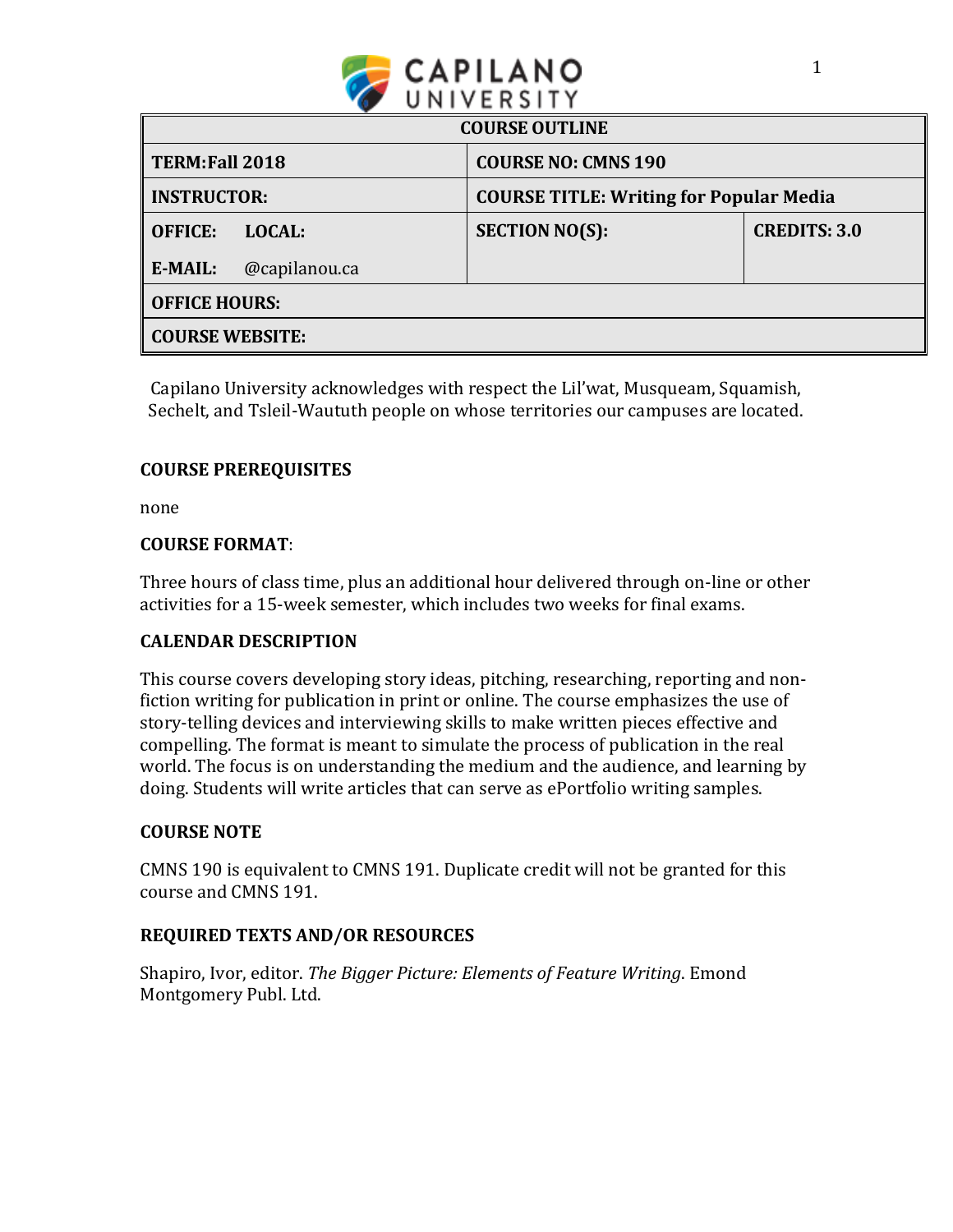

Other required and recommended online resources will be available through the course Moodle or will be provided in class.

Students should have access to a good dictionary, either printed or digital.

# **COURSE STUDENT LEARNING OUTCOMES**

### **On successful completion of this course, students will be able to do the following:**

- Understand basic social and cultural dimensions of written communication in the magazine industry
- interview a subject, write a query letter to an editor, write a short front-of-book article, and write a short feature article that incorporates research and interview material.
- Use multiple, creative nonfiction writing strategies to begin articles for publication, develop story arcs, and end stories in a compelling way.
- Understand their own communication practices and engagement with media
- Identify and describe broad traditions in Canadian magazine publishing, both in print and online
- Identify a publication's needs and tailor story pitches and final pieces to those needs; similarly, identify a story's needs and tailor material and research to best convey
- Contextualize writing within a larger analysis of magazine communication
- Participate in discussions of issues in journalism with classmates and with guest speakers, with attention paid to ideas, story, structure, voice, and truth
- Understand and internalize the writer's role as questioner, interviewer, social mirror
- Perceive and understand the social, cultural, and political significance of the magazine industry in contemporary society
- Recognize and define key frameworks for ethical involvement in magazine writing, with attention to issues of representation and diversity

| <b>Date</b> | <b>Topic</b>                             | <b>Readings (Pre-class)</b>                                           | In-class or assignments |
|-------------|------------------------------------------|-----------------------------------------------------------------------|-------------------------|
| Week 1-1    | Course intro + overview                  | None                                                                  |                         |
| Week 2-1    | Magazine industry + magazine<br>analysis |                                                                       |                         |
| Week 2-2    | Story ideas                              | $\bullet$ "Bear Man"<br>$\bullet$ Shapiro, Ch. 1 (ideas,<br>pp. 3-28) |                         |

## **COURSE CONTENT**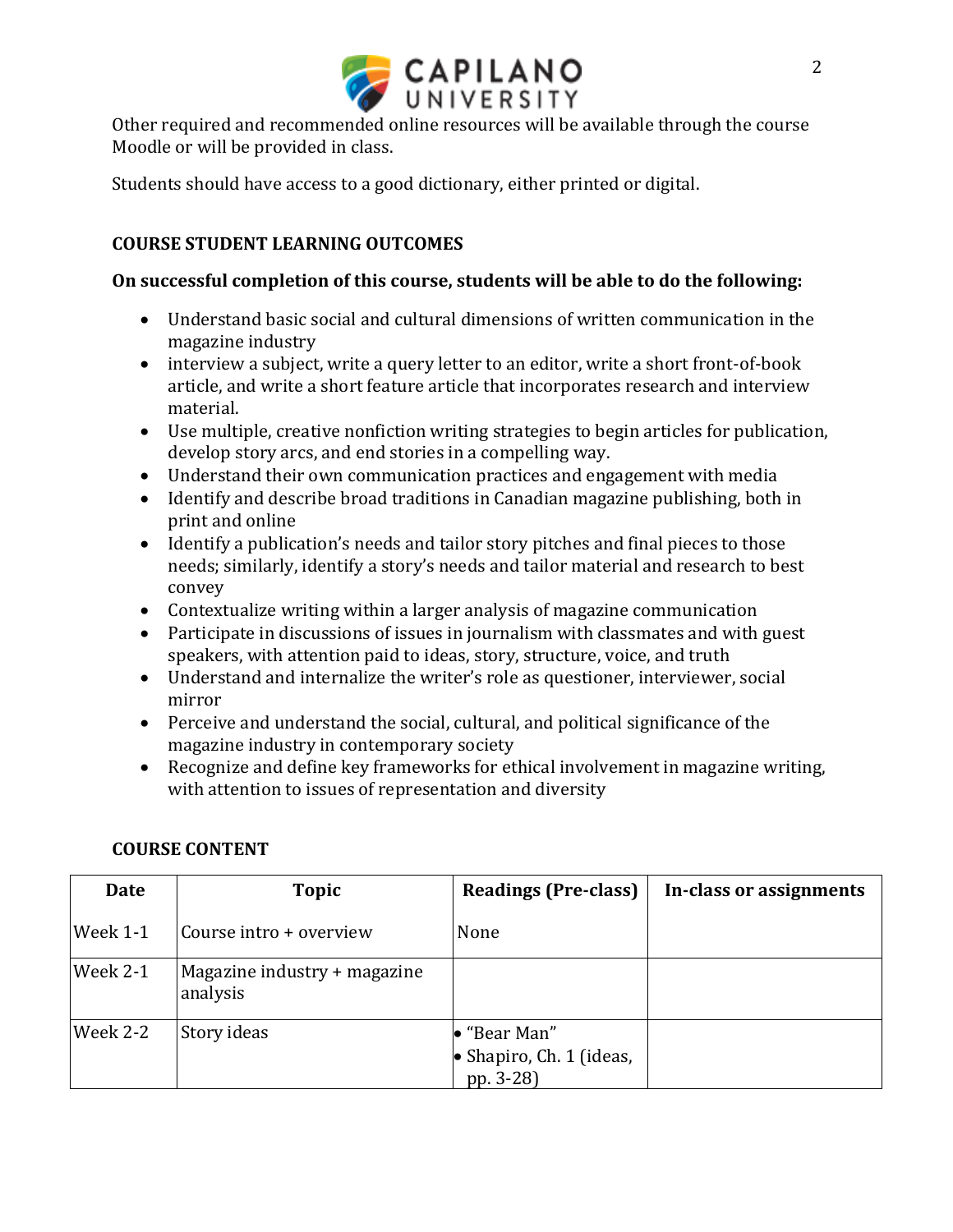

| <b>Date</b>      | <b>Topic</b>                                                    | <b>Readings (Pre-class)</b>                                                                                              | In-class or assignments          |
|------------------|-----------------------------------------------------------------|--------------------------------------------------------------------------------------------------------------------------|----------------------------------|
| Week 3-2         | Interviewing + reporting for<br>senses                          | $\bullet$ Shapiro, Ch. 5<br>(interviewing, pp.<br>135-164)<br>• Shapiro, Ch. 6 (making<br>ideas concrete,<br>pp.178-182) |                                  |
| Week 4-1         | Guest speaker - TBA                                             |                                                                                                                          |                                  |
| Week 4-2         | Research, FOB analysis - elements • Shapiro, Ch. 3<br>+ sources | (research i, pp. 55-90)                                                                                                  |                                  |
| Week 5-1         | Organizing info + first drafts                                  |                                                                                                                          |                                  |
| Week 5-2         | FOB workshop                                                    |                                                                                                                          | Due: Draft Front-of-Book         |
| Week 6-2         | Query letters + pitching                                        | Shapiro, Ch. 2<br>(pitching, pp. $29-54$ )                                                                               |                                  |
|                  |                                                                 |                                                                                                                          |                                  |
| <b>Week 7-1</b>  | Story meeting                                                   |                                                                                                                          | Due: Final FOB                   |
| Week 7-2         | Query workshop                                                  |                                                                                                                          | Due: Draft Query Letter          |
| Week 8-1         | Guest speaker - TBA                                             |                                                                                                                          |                                  |
|                  |                                                                 |                                                                                                                          |                                  |
| Week 8-2         | Scenes                                                          | Shapiro, Ch. 4 (scenes,<br>pp. 91-134)                                                                                   |                                  |
| Week 9-1         | Feature assign                                                  |                                                                                                                          | Due: Feature Subject<br>Approved |
| Week 9-2         | Leads + nut graphs                                              | • Shapiro, Ch. 8<br>(structure ii, pp. 227-<br>256)<br>Francis Bula "Deadly<br>Roads"                                    |                                  |
| <b>Week 10-1</b> | Gathering material: research +<br>reporting (librarian)         | $\bullet$ Shapiro, Ch. 6<br>(research ii, pp. 165-<br>194)                                                               | Due: Final Query Letter          |
| <b>Week 10-2</b> | <b>Feature Analysis Assignment</b><br>$Story + slant$           |                                                                                                                          |                                  |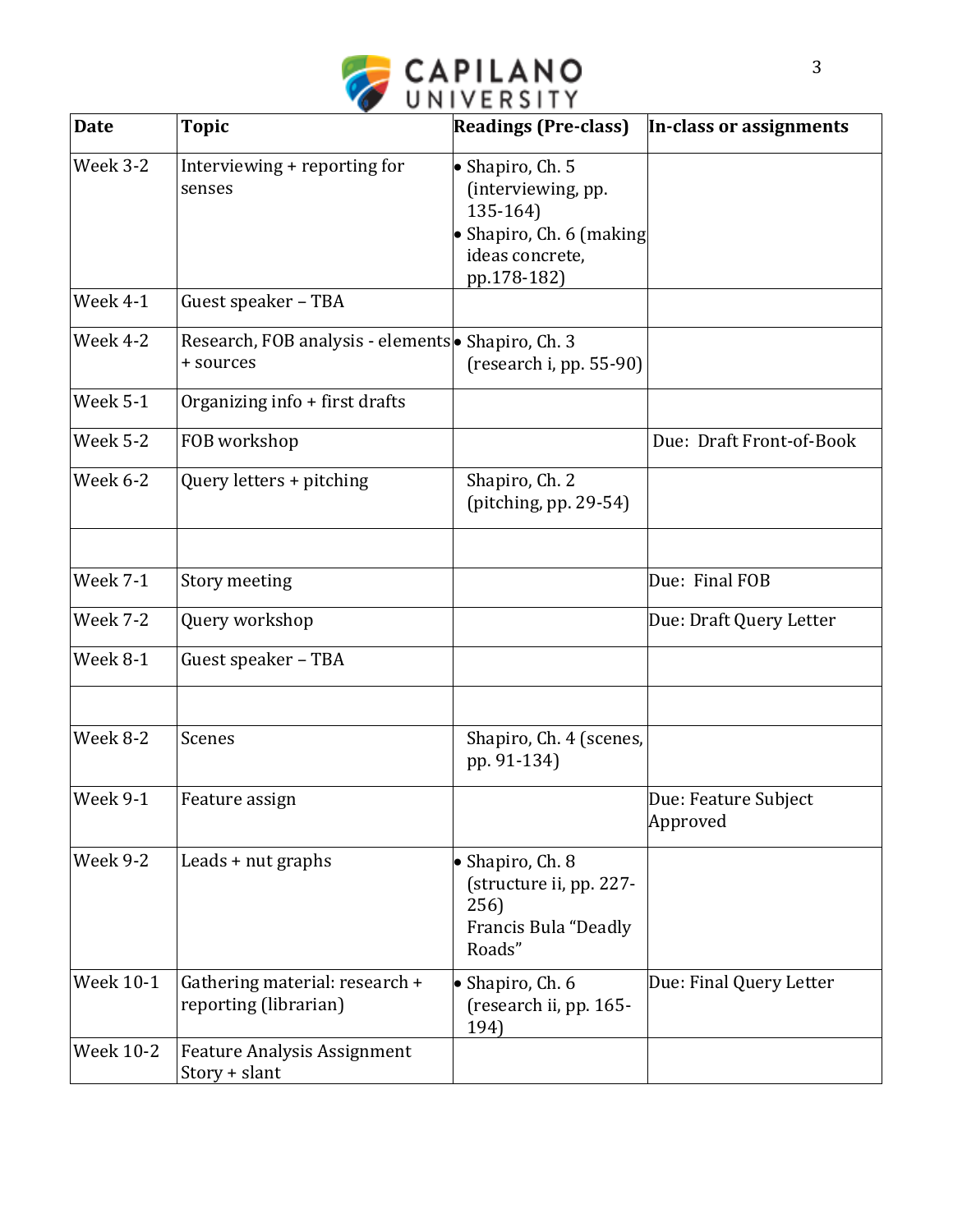

|                  | <b>Weiner Circle</b>                                             |                                                            |                                              |
|------------------|------------------------------------------------------------------|------------------------------------------------------------|----------------------------------------------|
| <b>Date</b>      | <b>Topic</b>                                                     |                                                            | Readings (Pre-class) In-class or assignments |
| Week 11-1        | Remembrance Day - No class                                       |                                                            |                                              |
| Week 11-2        | Structure + outlines, Endings<br>Dialogue + details, Poker piece | $\bullet$ Shapiro, Ch. 7<br>(structure i, pp. 195-<br>226) | Due: Feature Article Analysis                |
| Week 12-1        | Reverse Engineering + Editing<br>Rug Hooker                      |                                                            |                                              |
| <b>Week 12-2</b> | Short feature workshop                                           |                                                            | Due: Draft Short Feature                     |
| Week 13-1        | Voice + matters of style                                         | • Shapiro, Ch. 9 (voice,<br>pp. 257-286)                   |                                              |
| Week 13-2        | Guest speaker – TBA                                              |                                                            |                                              |
| Weeks 14-<br>15  | Exam period – no classes<br>scheduled                            |                                                            |                                              |

## **EVALUATION PROFILE**

| <b>Assessment</b>                | % of Final Grade |
|----------------------------------|------------------|
| <b>Magazine Analysis</b>         | 10%              |
| Front-of-Book Article & Workshop | 15%              |
| Query Letter & Workshop          | 15%              |
| <b>Feature Article Analysis</b>  | 10%              |
| Short Feature & Workshop         | 30%              |
| Readings & Quizzes               | 10%              |
| Participation & Professionalism  | 10%              |
| <b>Total</b>                     | 100%             |

# **Participation & Professionalism**

In addition to the attendance policy outlined below, participation and professionalism grade is evaluated on the basis of students' apparent preparation, participation in in-class group activities, their tacit and explicit participation in class discussions and their respectful behaviour in class (see also "electronic devices", below).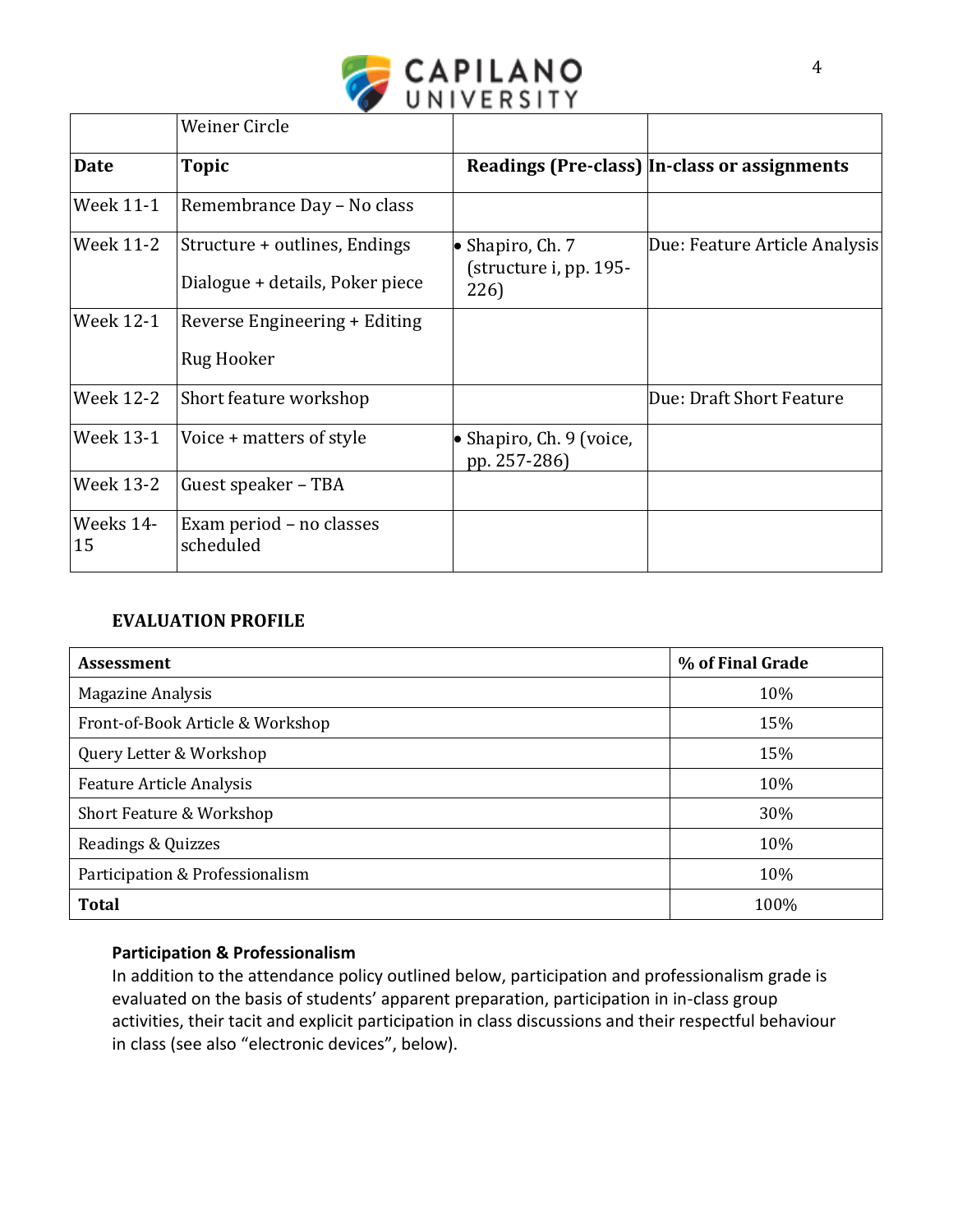

### **GRADING PROFILE**

|  |                                           | $A_{+}$ = 90-100   B+ = 77-79   C+ = 67-69   D = 50-59 |  |
|--|-------------------------------------------|--------------------------------------------------------|--|
|  |                                           | $  A = 85-89   B = 73-76   C = 63-66   F = 0-49$       |  |
|  | $A - 80 - 84$ $B - 70 - 72$ $C - 60 - 62$ |                                                        |  |

### **Incomplete Grades**

Grades of Incomplete "I" are assigned only in exceptional circumstances when a student requests extra time to complete their coursework. Such agreements are made only at the request of the student, who is responsible to determine from the instructor the outstanding requirements of the course.

#### **Late Assignments**

If you need an extension, you must discuss this with the instructor before the deadline. Penalties apply to all work submitted late without prior arrangement. All assignments must be submitted to Moodle and if instructed, in hard copy. Hard copy is expected to be filed at the beginning of class on the day it is due or to the instructor's office mailbox. Files submitted to Moodle must include the student's name and the assignment number in the file name.

#### **Missed Workshops/Quizzes etc.**

Make-up exams, quizzes and/or tests are given at the discretion of the instructor. They are generally given only in medical emergencies or severe personal crises. Some missed activities may not be able to be accommodated. Please consult with your instructor.

#### **Attendance**

Students are expected to attend all classes and associated activities. This course relies on workshops, group work, and lecture material, therefore attendance is essential. If you miss a class ask a colleague to get any materials handed out and to help you catch up. Do not ask the instructor to tell you what you missed.

#### **English Usage**

Students are expected to proofread all written work for any grammatical, spelling and stylistic errors. Instructors will deduct marks for incorrect grammar and spelling in written assignments.

#### **Electronic Devices**

Cell phone use is not permitted in class. If a student is noted using a cell phone in class twice, they will automatically lose 5 out of 10% for Professionalism and Participation. Laptop use is not permitted in class unless in instances when all students are instructed to work on computers. Exceptions will be made for students with a documented disability and/or supported by the Accessibility Services. These students may use electronic devices during class for note-taking only. Otherwise, students will write notes longhand for lecture and interview notes.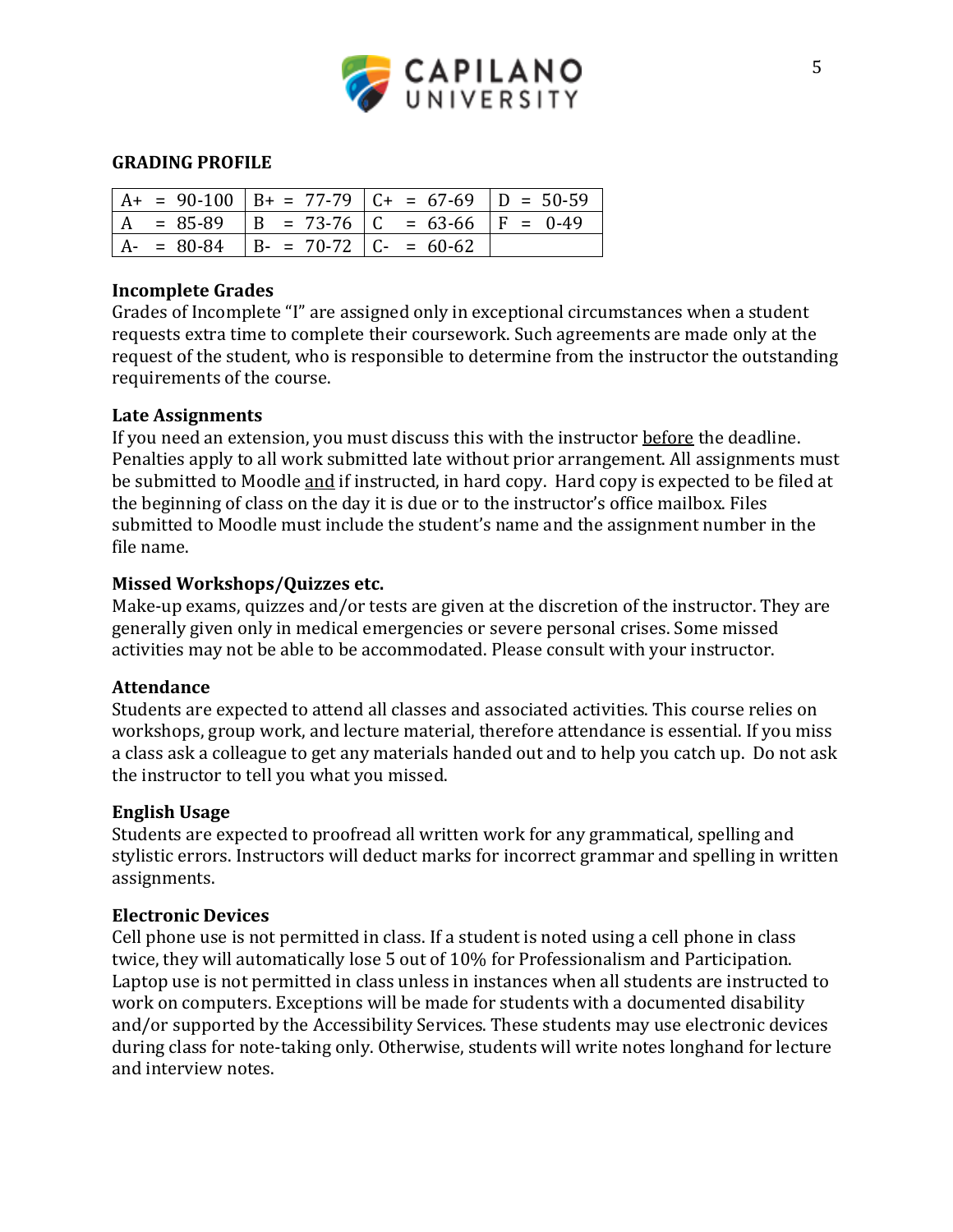

# **On-line Communication (email Moodle etc.)**

Outside of the classroom, instructors will (if necessary) communicate with students using either their official Capilano University email or Moodle; please check both regularly. Official communication between Capilano University and students is delivered to students' Capilano University email addresses only.

# **UNIVERSITY OPERATIONAL DETAILS**

## **Tools for Success**

Many services are available to support student success for Capilano University students. A central navigation point for all services can be found at: <http://www.capilanou.ca/services/>

## **Capilano University Security: download th[e CapU Mobile Safety App](https://www.capilanou.ca/services/safety-security/CapU-Mobile-Safety-App/)**

## **Policy Statement (S2009-06)**

Capilano University has policies on Academic Appeals (including appeal of final grade), Student Conduct, Academic Integrity, Academic Probation and other educational issues. These and other policies are available on the University website.

# **Academic Integrity (S2017-05)**

Any instance of academic dishonesty or breach of the standards of academic integrity is serious and students will be held accountable for their actions, whether acting alone or in a group. See policy S2017-05 for more information: <http://www.capilanou.ca/about/governance/policies/Policies/>

Violations of academic integrity, including dishonesty in assignments, examinations, or other academic performances, are prohibited and will be handled in accordance with the Student Academic Integrity Procedures.

**Academic dishonesty** is any act that breaches one or more of the principles of academic integrity. Acts of academic dishonesty may include but are not limited to the following types:

**Cheating**: Using or providing unauthorized aids, assistance or materials while preparing or completing assessments, or when completing practical work (in clinical, practicum, or lab settings), including but not limited to the following:

- Copying or attempting to copy the work of another during an assessment;
- Communicating work to another student during an examination;
- Using unauthorized aids, notes, or electronic devices or means during an examination;
- Unauthorized possession of an assessment or answer key; and/or,
- Submitting of a substantially similar assessment by two or more students, except in the case where such submission is specifically authorized by the instructor.

**Fraud**: Creation or use of falsified documents.